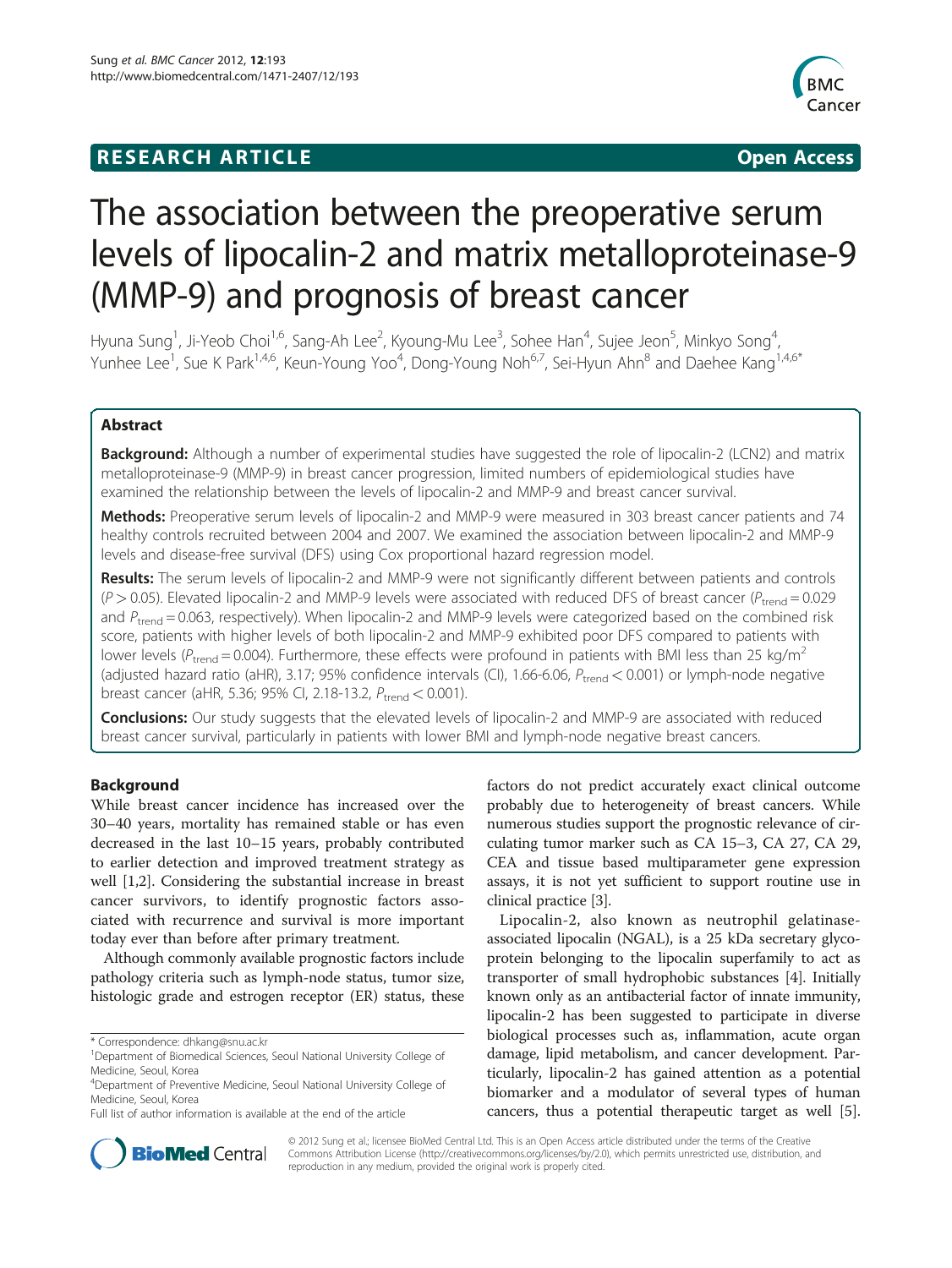Although the mechanisms are not clearly elucidated, several studies suggest possible mechanisms underlying the role of lipocalin-2 in mammary tumor initiation and progression [\[6](#page-8-0)].

Human lipocalin-2 was originally isolated in the complex with matrix metalloproteinase-9 (MMP-9), a zinc dependent proteolytic enzyme involved in the degradation of many different constituents of basement membranes and subsequent remodeling of extracellular matrix [[7](#page-8-0),[8](#page-8-0)]. In preclinical model and in clinical samples, it was demonstrated that lipocalin-2 could protect the degradation of MMP-9 by forming the lipocalin-2/MMP-9 complex, which can enhance the enzymatic activity of MMP-9 and facilitate the tumor growth through promoting its invasion of adjacent tissues or metastasis to distal organs [[9-11\]](#page-8-0). Not only the key roles of MMP-9 in tumorigenesis but also their characteristics of being secreted into the blood stream have inspired many researchers to evaluate the associations between circulating level of MMP-9 and clinicopathological characteristics of breast cancers. However, majority of these studies were merely designed to investigate the correlation between clinical characteristics or disease status and circulating levels of MMP-9.

Along with the previous report that the enzymatic activity of urinary MMP-9/lipocalin-2 complex is detected in the urine of breast cancer patients but not in healthy control [\[11](#page-8-0)], several studies have suggested that circulating MMP-9, lipocalin-2 and MMP-9/lipocalin-2 complex could serve as a diagnostic and/or a prognostic biomarker in a variety of diseases with different suggested mechanisms [\[12](#page-8-0)-[15\]](#page-8-0). In breast cancer, only one study has reported the positive association between the serum level of lipocalin-2/MMP-9 complex and disease status [[16\]](#page-8-0). However, no other prior studies have examined the relationship between the circulating level of lipocalin-2 and MMP-9 and their combined effects on the prognosis of breast cancer.

Given the findings that both lipocalin-2 and MMP-9 are mainly secreted into the normal breast ducts and by neutrophils that have infiltrated into the tumor sites [\[17\]](#page-8-0), we hypothesized that the serum levels of lipocalin-2 and MMP-9 might represent the aggressiveness of breast cancer and might be an independent prognostic factor of breast cancer survival. In the present study, we examined the association between preoperative serum levels of lipocalin-2 and MMP-9 and disease-free survival (DFS) and determined the potential of both proteins as noninvasive biomarkers in predicting the recurrence of breast cancer.

## Methods

## Study population

A total of 1,899 histologically confirmed incident breast cancer cases were recruited in the Seoul National University Hospital and Asan Medical Center between 2004 and 2007 [\[18](#page-8-0)]. Healthy women were recruited from a general hospital to visit for a regular health check-up in the same catchment area for breast cancer cases. After excluding the patients with history of cancer, age frequency matched women  $(N = 74)$  were selected and included in the analysis. At the time of interview, before any adjuvant chemotherapy and/or surgery, peripheral blood were collected and processed for the DNA extraction and serum separation. For the 925 of the patients, peripheral blood were collected into 10-ml serum storage tubes and were centrifuged at 3000 g for 10 minutes at room temperature. Serum were stocked in 0.3-ml aliquots in cryovials and stored at −80°C until the time of measurement.

After excluding the subjects with inadequate follow-up information, about 40% ( $N = 370$ ) of subjects were selected. A retrospective chart review was used to collect clinical information and pathologic features including cancer stage based on 6th AJCC classification, tumor size, lymph-node invasion, distant organ metastasis, histologic grade, nuclear grade, estrogen receptor (ER) and progesterone receptor (PR) status, nuclear grade, histological grade, surgical treatment and medical adjuvant therapy (adjuvant chemotherapy, radiation therapy, and hormone receptor therapy). Those with prehistory of cancer, multi-cancer at diagnosis, distant organ metastasis at diagnosis, and in situ breast cancer were additionally excluded. Thus, a total of 303 invasive ductal carcinoma cancer patients diagnosed with stage I-IIIC who underwent curative resection were included for final analysis.

Informed consents were received from every patient when the questionnaire was administered. The study design was approved by the Committee on Human Research of Seoul National University Hospital (IRB No. H-0503- 144-004).

## Serum lipocalin-2 and MMP-9 assays

The serum levels of proteins were determined using the Quantikine<sup>®</sup> Human Lipocalin-2/NGAL Immunoassay kit (R&D Systems, Minneapolis, MN, USA) and Human MMP-9 ELISA Kit (Bender MedSystem, Vienna, Austria) according to the manufacturer's instruction. Reproducibility within the assay was evaluated with an intra-assay coefficient of variation of 3.7% for lipocalin-2 and 7.3% for MMP-9, respectively. The specificity was confirmed by testing its cross-reactivity with human recombinant COX-2, lipocalin-1, MMP-9 and mouse recombinant lipocain-2. No significant cross-reactivity or interference was observed other than recombinant human MMP-9 /NGAL complex shows approximately 0.3% cross reactivity in this assay. The minimum detectable dose (MDD) was defined as the analyte concentration resulting in an absorbance significantly higher than that of the dilution medium (mean plus 2 standard deviations (SD)). The mean MDD of lipocalin-2 and MMP-9 was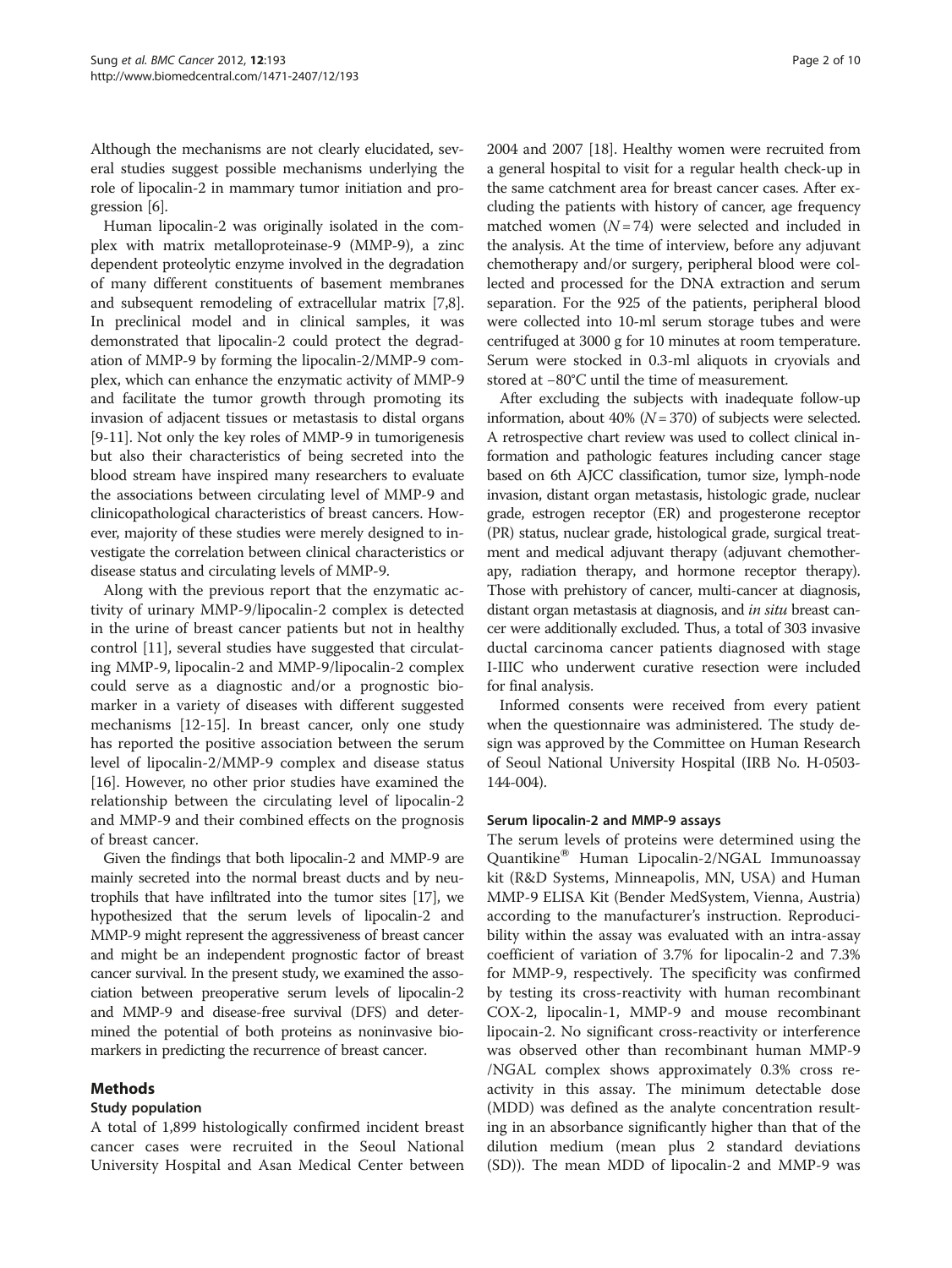0.012 ng/ml and 0.05 ng/ml, respectively (mean of independent assays).

#### Statistical analyses

The serum levels of lipocalin-2 and MMP-9 between cases and controls were compared by non-parametric Wilcoxon signed rank test and Student's t-test. The distributions of lipocalin-2 and MMP-9 according to demographic factors and clinicopathological variables were compared by using Mantel-Haenszel chi-square test for categorical variables and Pearson correlation coefficients test for continuous variables. Since the levels of lipocalin-2 and MMP-9 were not normally distributed (the Kolmogorov–Smirnov test,  $P < 0.10$ ), log square transformed values were used for correlation tests and survival analyses.

DFS was defined as the time from date of surgery to the date of the first locoregional recurrence, first distant metastasis,  $2<sup>nd</sup>$  primary cancer or death from any cause. Patients known to be alive with no evidence of disease were censored at the last follow-up date.

Cox's proportional hazard regression models were used to estimate hazard ratios (HR) and 95% confidence intervals (CI). The proportional hazard assumption of the Cox model was examined by graphic evaluation of Schoenfeld residual plot. The multivariate model included TNM stage (I, IIA-IIB, and IIIA-IIIC), ER status, and radiation therapy (yes and no). We included BMI (< 25 kg/m2 and  $\geq$  25 kg/m<sup>2</sup>) as well due to the significant association between lipocalin-2 and BMI groups. Other covariates considered but not included the final model were age ( $\leq$  39, 40–49, and  $\geq$  50), menopausal status, lymph-node status, tumor size, histologic grade (I-II and III), nuclear grade (I-II and III), PR status, adjuvant chemotherapy and hormone receptor therapy. Because these variables did not alter HRs significantly after adjusting for other covariates (statistical significance was set at  $P < 0.05$ ) and the full model adjusted for all covariates made no substantial difference to the results compared to the reduced model. We conducted analysis with lipocalin-2 and MMP-9 as continuous variables and as categorical variables in tertiles based on the distributions of cases.

To further assess the combined effects of both markers, we generated an equation, combined risk score =  $\exp$  [(0.054 x log square transformed values of lipocalin-2) +  $(0.024 \times \text{log} \cdot \text{square} \cdot \text{transformed} \cdot \text{values of})$ MMP-9)], based on the linear regression model using the coefficients of each marker determined by the multivariate model including each marker (continuous) and adjustment variables. The range of combined score was 1.092 to 14.276. The subjects were categorized into tertiles based on the distribution of the combined score: low (1.092- 3.463), medium (3.464-4.997) and high (4.998-14.276) score groups. Wald P values for trend were computed by

treating the tertiles or combined score groups as ordinal variable.

Additionally, stratified analyses were performed according to age group, menopausal status, BMI group, stage, tumor size, lymph-node status and ER/PR status. We tested for heterogeneity between strata by including product term of marker and stratification variable of interest in regression model.

To evaluate the predictive accuracy of serum biomarkers, receiver operating characteristic (ROC) curve and the area under the curve (AUC) were analyzed. In addition, to assess the internal validity of our model, we used k-fold cross-validation method using the entire dataset as both for development and validation of the model [[19](#page-8-0)].

All statistical procedures were conducted using SAS version 9.2 (SAS Institute, Cary, NC) and STATA version 11.2 (Statacorp, College Station, TX). All P values reported were two-sided.

#### Results

The baseline characteristics of 303 breast cancer cases and 74 age and sex matched controls were described in Additional file [1](#page-8-0): Table [S1.](#page-8-0) The distributions of age and BMI were not different between cases and controls. Figure [1](#page-3-0) shows the distribution of lipocalin-2 and MMP-9 in cases and controls. The levels of both markers were not significantly different between groups although the means of lipocalin-2 and MMP-9 of cases were slightly higher than those of controls  $(98.8 \pm 81.7 \text{ vs.})$ 93.0  $\pm$  29.9 ng/ml for lipocalin-2 and  $70.5 \pm 64.3$  vs.  $62.8 \pm 55.1$  ng/ml, respectively).

After a median follow-up of 4.2 years (range, 0.2- 5.3 years) there were 87 DFS events including 10 deaths from any cause among all 303 patients. Table [1](#page-4-0) summarized univariate and multivariate–adjusted HRs for DFS by patients' characteristics. Most patients were premenopausal (63.3%) and had BMI less than 25 kg/m<sup>2</sup> (75.6%). In multivariate analysis, TNM stage, ER status and radiation therapy were remained as independent and significant prognostic factors for DFS ( $P < 0.05$ ).

There was significant correlation between serum levels of lipocalin-2 and MMP-9  $(r_{\text{pearson}}^2 = 0.267; P < 0.001)$ . Table [2](#page-5-0) shows the distributions of patients' characteristics according to tertiles of lipocalin-2 and MMP-9. Women with higher lipocalin-2 levels were more likely to be heavier compared with women with low lipocalin-2 levels ( $P_{\text{trend}} = 0.054$ ). No other significant association was found between lipocalin-2 and MMP-9 and clinicopathological characteristics.

Table [3](#page-6-0) shows the stage-, ER status-, BMI, and radiation therapy-adjusted HRs for DFS by lipocalin-2 and MMP-9 levels in overall patients. The elevated serum levels of lipocalin-2 and MMP-9 were significantly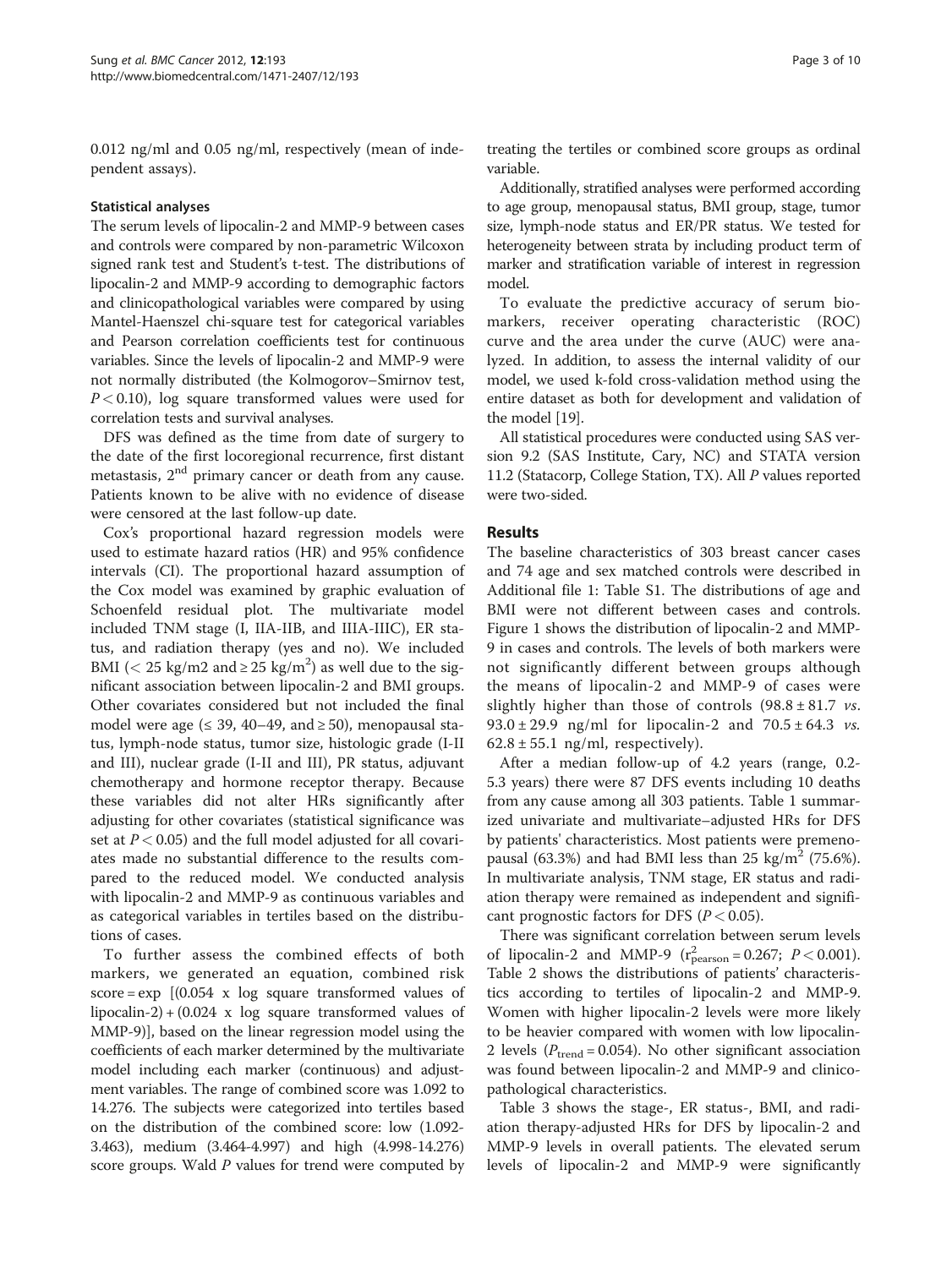<span id="page-3-0"></span>

associated with poor DFS, respectively and in combination. The adjusted HR for the 3 categories of lipocalin-2 were 1.96 (95% CI, 1.12-3.43) for the second tertile and 1.93 (95% CI, 1.07-3.47) for the third tertile compared with first tertile as reference group ( $P_{\text{trend}} = 0.029$ ). The similar but marginally significant relationship was observed for the association between MMP-9 and DFS (adjusted HR for third vs. first tertile 1.70; 95% CI 0.97- 2.99;  $P_{\text{trend}} = 0.063$ ).

Furthermore, we evaluated the combined effect of lipocalin-2 and MMP-9 on DFS. When the patients were classified into three groups based on the combined scores, patients in the high score group had exhibited significantly worse DFS compared to those belonging to low score group (adjusted HR 2.22; 95% CI, 1.29-3.84;  $P_{\text{trend}} = 0.004$ ).

The ability of combined score to predict breast cancer survival was verified using an analysis of ROC curve

(Additional file [1](#page-8-0): Table [S2](#page-8-0)). The AUC of combined score of both markers was 0.568 (95% CI, 0.50-0.64). In addition, the AUC fitted with the model including combined score and other covariates was 0.740 (95% CI, 0.68- 0.80). Furthermore, the internal validity was evaluated using 10-fold cross validation. The AUC of prediction error (PE) fitted model was 0.711 (95%, 0.65-0.78) which was slightly less than that of naïve model Figure [2](#page-6-0).

The adverse association between combined scores and DFS seemed to be even stronger in certain subgroups including women with a BMI less than 25  $km/m^2$  and women whose tumors were lymph-node negative (Table [4](#page-7-0)). The adjusted HR of high score group was 3.17 compared with low score group (95% CI, 1.66-6.06;  $P < 0.001$ ;  $P_{\text{trend}} < 0.001$ , but no significant association was found in patients with a BMI more than  $25 \text{ km/m}^2$  $(P_{\text{interaction}} = 0.031)$ . A more significant and profound association was found in lymph-node negative patients with an adjusted HR of 5.36 (95% CI, 2.18-13.2;  $P < 0.001$ ;  $P_{\text{trend}} < 0.001$ ) than in lymph-node positive patients  $(P_{\text{interaction}} = 0.094)$ . However, the associations between the score group and DFS were not different by age group, tumor size, histologic grade, nuclear grade, and hormone receptor status ( $P_{\text{interaction}} > 0.10$ ) (data not shown).

## **Discussion**

In the present study, we found that patients with elevated lipocalin-2 or MMP-9 levels at diagnosis had poorer DFS than patients with low lipocalin-2 or MMP-9 levels. Women with a high level of lipocalin-2 ( $>$  59.03 ng/ml) and MMP-9 ( $>$  34.42 ng/ml) had significantly increased risk for recurrence or death than women with a low level of each protein. In addition, patients with both markers in high levels showed significantly poor DFS, especially in the women with low BMI or lymph-node negative breast cancer.

Although Noh *et al.* suggested the lymphovascular invasion, poorer histologic grade and higher nuclear grade are associated with poor DFS in Korean breast cancer cases in recently published paper [\[20\]](#page-8-0), histologic grade and nuclear grade were not independently associated with DFS in our subjects. There could be several reasons for this varied survival profile such as relatively shorter follow-up period of our study, different baseline characteristics of study population and definition of outcome of both studies, and uncontrolled bias from method of tumor assessment.

Several studies investigated the serum level of lipocalin-2 and MMP-9 not only in patients with diseases but also in healthy controls. The previous observational studies have shown that the mean or median baseline value of lipoclalin-2 is highly contradictory dependent on the study design and assay method [[21](#page-8-0),[22\]](#page-8-0). The normal range of lipocalin-2 measured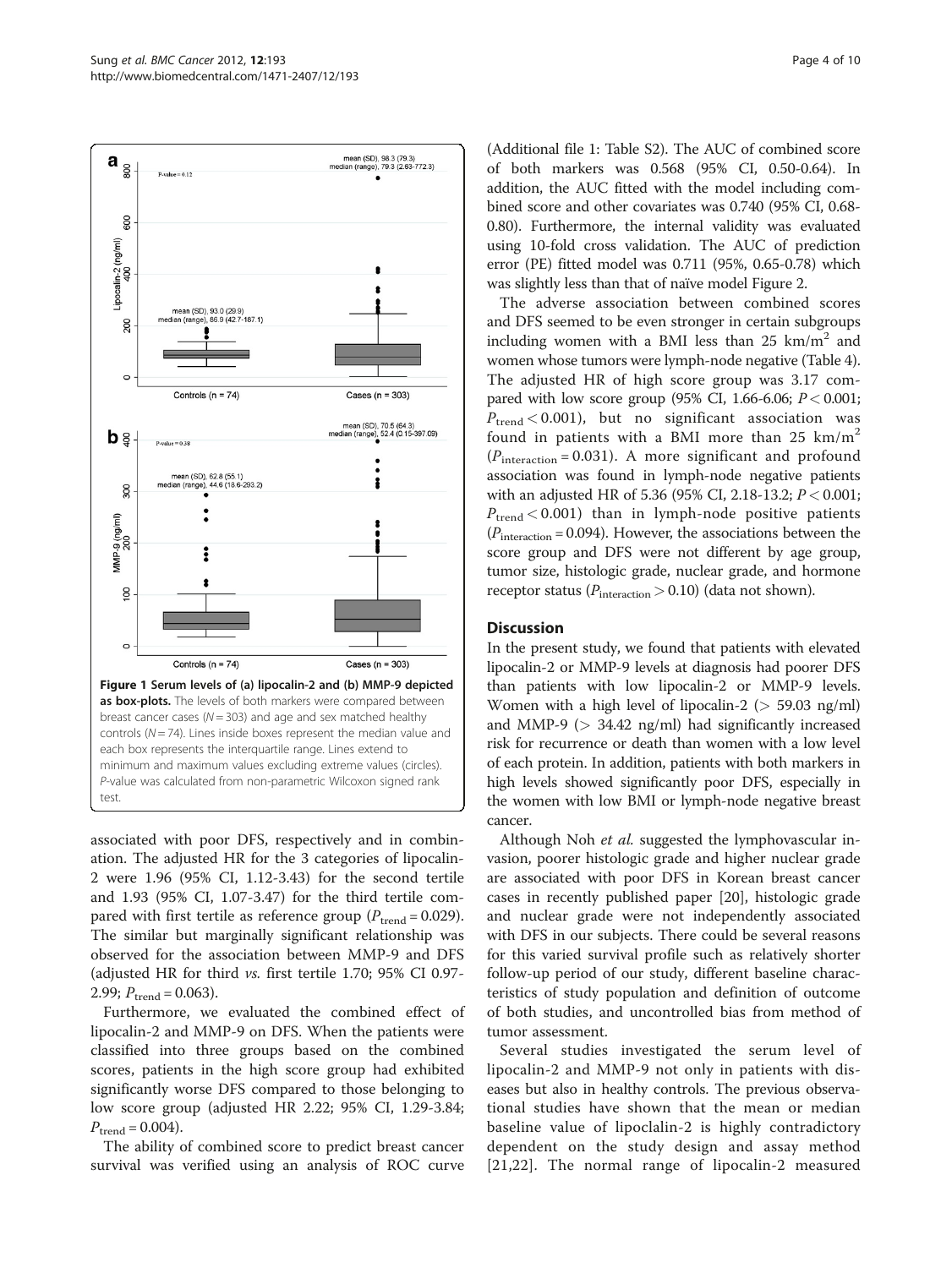|                                       | All patients $(N = 303)$ |             | Event $(N=87)$ |             | Crude HR          | P       | Adjusted HR <sup>a</sup>      | P       |
|---------------------------------------|--------------------------|-------------|----------------|-------------|-------------------|---------|-------------------------------|---------|
|                                       | $\boldsymbol{N}$         | %           | N              | %           | (95% CI)          |         | (95% CI)                      |         |
| F/U duration (median), days           | 67-1930 (1540)           |             | 67-1930 (1161) |             |                   |         |                               |         |
| Age, mean (SD)                        |                          | 46.6 (10.7) |                | 46.5 (11.4) | $0.99(0.79-1.23)$ | 0.897   | 1.00 (0.98-1.02)              | 0.911   |
| $<$ 39                                | 81                       | 26.7        | 25             | 28.7        | 1.00              |         | 1.00                          |         |
| $40 - 49$                             | 108                      | 35.6        | 29             | 33.3        | $0.85(0.50-1.46)$ | 0.557   | $1.21(0.68-2.16)$             | 0.525   |
| $50 \leq$                             | 114                      | 37.7        | 33             | 37.9        | $0.83(0.49-1.41)$ | 0.496   | $0.97(0.54-1.76)$             | 0.926   |
| Menopausal status <sup>b</sup>        |                          |             |                |             |                   |         |                               |         |
| Premenopausal                         | 191                      | 63.3        | 54             | 62.1        | 1.00              |         | 1.00                          |         |
| Postmenopausal                        | 111                      | 36.8        | 33             | 37.9        | 1.02 (0.66-1.58)  | 0.915   | 1.01 (0.62-1.64)              | 0.982   |
| BMI, mean (SD)                        |                          | 23.3 (3.17) |                | 23.5 (3.39) |                   |         |                               |         |
| $< 25$ kg/m <sup>2</sup>              | 229                      | 75.6        | 62             | 71.3        | 1.00              |         | 1.00                          |         |
| $\geq$ 25 kg/m <sup>2</sup>           | 74                       | 24.4        | 25             | 28.7        | 1.11 (0.70-1.77)  | 0.665   | 1.10 (0.66-1.81)              | 0.723   |
| TNM stage                             |                          |             |                |             |                   |         |                               |         |
| $\mathbf{I}$                          | 115                      | 38          | 18             | 20.7        | 1.00              |         | 1.00                          |         |
| $  A -   B$                           | 123                      | 40.5        | 36             | 41.4        | 1.89 (1.06-3.37)  | 0.031   | 1.46 (0.78-2.73)              | 0.242   |
| IIIA -IIIC                            | 65                       | 21.5        | 33             | 37.9        | 3.97 (2.20-7.13)  | < .0001 | 4.41 (2.27-8.57)              | < .0001 |
| Tumor size                            |                          |             |                |             |                   |         |                               |         |
| $< 2$ cm                              | 159                      | 52.5        | 26             | 29.9        | 1.00              |         | 1.00                          |         |
| $\geq 2$ cm                           | 144                      | 47.5        | 61             | 70.1        | 2.78 (1.74-4.44)  | < .0001 | 2.42 (1.46-4.02) <sup>c</sup> | < .0001 |
| Lymph node status                     |                          |             |                |             |                   |         |                               |         |
| Negative                              | 170                      | 56.1        | 40             | 46          | 1.00              |         | 1.00                          |         |
| Positive                              | 133                      | 43.9        | 47             | 54          | 1.54 (1.27-1.86)  | < .0001 | 1.47 (0.93-2.31) <sup>d</sup> | 0.092   |
| Histologic grade <sup>b</sup>         |                          |             |                |             |                   |         |                               |         |
| $\left\  - \right\ $                  | 160                      | 55.4        | 32             | 39          | 1.00              |         | 1.00                          |         |
| $\  \ $                               | 129                      | 44.6        | 50             | 61          | 2.11 (1.35-3.30)  | 0.001   | 1.36 (0.81-2.28)              | 0.248   |
| Nuclear grade <sup>b</sup>            |                          |             |                |             |                   |         |                               |         |
| $\left\vert -\right\vert \right\vert$ | 145                      | 54.6        | 33             | 39.8        | 1.00              |         | 1.00                          |         |
| $\left\vert \right\vert \right\vert$  | 133                      | 45.4        | 50             | 60.2        | 1.96 (1.26-3.06)  | 0.003   | $1.16(0.70-1.95)$             | 0.564   |
| ER status                             |                          |             |                |             |                   |         |                               |         |
| Positive                              | 173                      | 57.1        | 36             | 41.4        | 1.00              |         | 1.00                          |         |
| Negative                              | 130                      | 42.9        | 51             | 58.6        | 2.40 (1.56-3.70)  | < .0001 | 2.34 (1.46-3.75)              | < .0001 |
| PR status                             |                          |             |                |             |                   |         |                               |         |
| Positive                              | 159                      | 52.5        | 33             | 37.9        | 1.00              |         | 1.00                          |         |
| Negative                              | 144                      | 47.5        | 54             | 62.1        | 2.19 (1.41-3,.39) | 0.001   | 1.45 (0.79-2.65)              | 0.235   |
| Adjuvant chemotherapy <sup>b</sup>    |                          |             |                |             |                   |         |                               |         |
| Yes                                   | 216                      | 72.7        | 74             | 87.1        | 1.00              |         | $1.00\,$                      |         |
| No                                    | 81                       | 27.3        | 11             | 12.9        | $0.34(0.17-0.65)$ | 0.001   | $0.61(0.26 - 1.41)$           | 0.249   |
| Radiation therapy <sup>b</sup>        |                          |             |                |             |                   |         |                               |         |
| Yes                                   | 184                      | 61.7        | 49             | 57.7        | 1.00              |         | 1.00                          |         |
| $\rm No$                              | 114                      | 38.3        | 36             | 42.4        | 1.26 (0.81-1.94)  | 0.310   | 2.08 (1.24-3.49)              | 0.006   |

## <span id="page-4-0"></span>Table 1 Hazard ratios for disease-free survival of breast cancer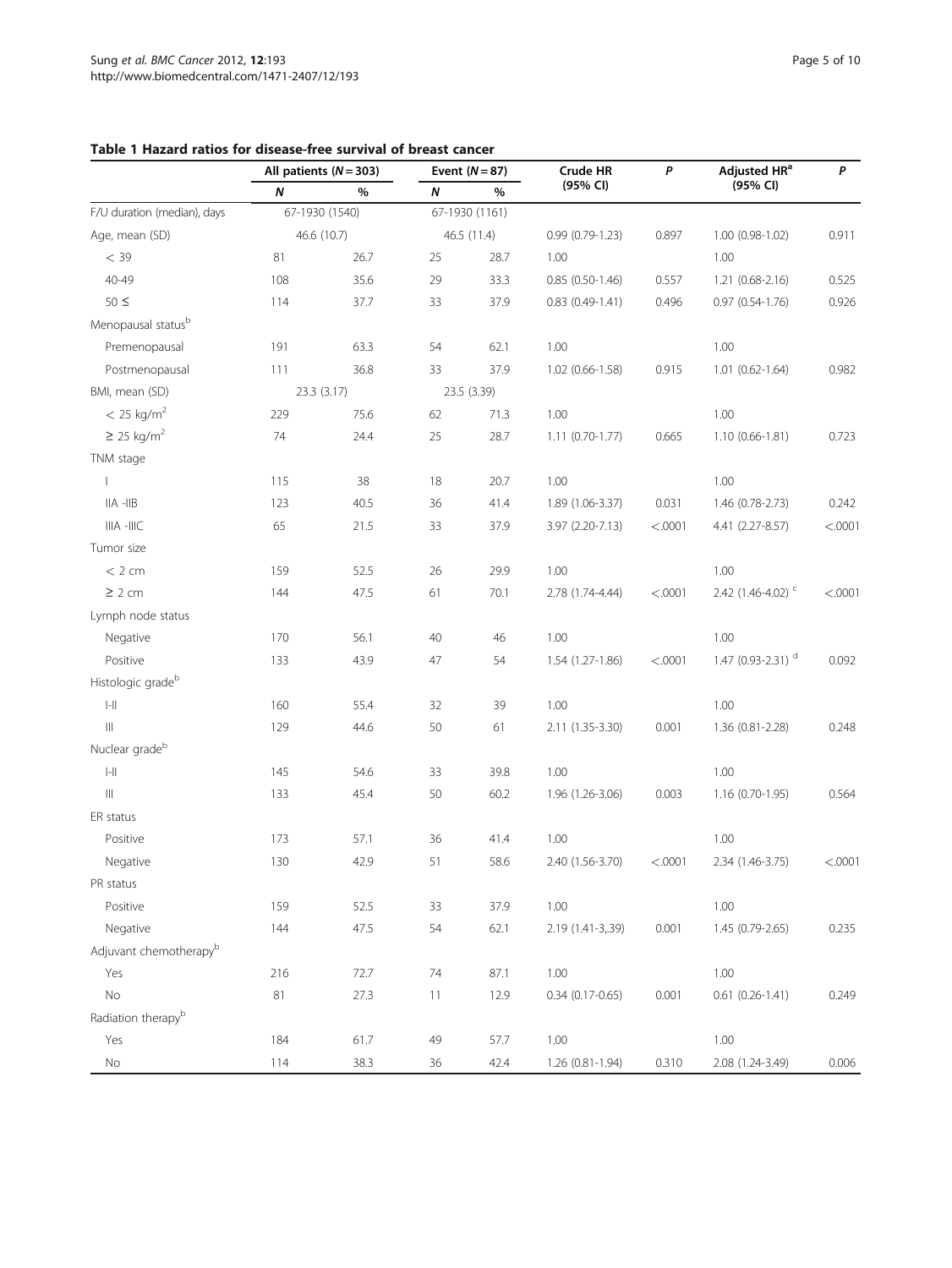<span id="page-5-0"></span>

|  |  |  |  |  | Table 1 Hazard ratios for disease-free survival of breast cancer (Continued) |  |  |  |  |
|--|--|--|--|--|------------------------------------------------------------------------------|--|--|--|--|
|--|--|--|--|--|------------------------------------------------------------------------------|--|--|--|--|

| Hormone receptor therapy <sup>p</sup> |                 |      |    |      |                  |         |                  |       |
|---------------------------------------|-----------------|------|----|------|------------------|---------|------------------|-------|
| Yes                                   | 198             | 66.2 |    | 47.7 |                  |         | .oc              |       |
| Nс                                    | 10 <sup>1</sup> | 33.8 | 45 | 52.3 | 2.65 (1.73-4.06) | < .0001 | 2.03 (0.90-4.60) | 0.089 |

<sup>a</sup> Adjusted for BMI (< 25 and ≥25 kg/m<sup>2</sup>), TNM stage (I, II, and III), ER status (positive and negative) and radiation therapy (yes and no).<br><sup>b</sup> Due to missing information, total frequency is less than 303.

<sup>b</sup> Due to missing information, total frequency is less than 303.<br>C Adjusted for BMI (< 25 and ≥25 kg/m<sup>2</sup>), lymph node status (yes and no), ER status (positive and negative) and radiation therapy (yes and no). <sup>c</sup> Adjusted for BMI (< 25 and ≥25 kg/m<sup>2</sup>), lymph node status (yes and no), ER status (positive and negative) and radiation therapy (yes and no).<br><sup>d</sup> Adjusted for BMI (< 25 and ≥25 kg/m<sup>2</sup>), tumor size (< 2 and ≥2 cm<sup>2</sup>)

HR, hazard ratio; CI, confidence interval; BMI, body mass index; ER, estrogen receptor; PR, progesterone receptor.

through our study (42.7-187.1 ng/ml) was comparable to the range suggested by Porta *et al.*  $(47-177 \text{ ng/ml})$ [[23](#page-8-0),[24\]](#page-9-0). However, Choi et al. suggested the normal range as  $43.8 \pm 27.8$  ng/ml which is much lower than our data (93.0 ± 29.9 ng/ml) [[25](#page-9-0)].

Similarly the previous reports on the serum level of MMP-9 in healthy controls are highly contradictory [[16](#page-8-0)[,26](#page-9-0)]. Although with a small sample size, Provatopoulou et al. demonstrated a marked increase in serum concentration of lipocalin-2 and MMP-9 for women with invasive ductal carcinoma compared with the healthy controls. This inconsistency across the studies might be caused mainly due to the method of sample collection (timing, storage, and preparation etc.), detection method and uncontrolled potential confounding factors related to patients' characteristics. Furthermore, several factors related to the biochemical characteristics of each marker could have disturbed the concentrations of serum proteins such

as the coagulation and fibrinolysis factor and leukocyte degraulation [[27](#page-9-0)]. In addition, given the sample size of our study, the standard deviation is too large, especially for both markers measured in cases, to obtain enough power to compare the concentrations between cases and controls. Thus our results should be interpreted with cautions and need to be confirmed in larger sample size. For this reason, we evaluated the variables based on the distribution of cases samples rather than to define the normal range of lipocalin-2.

In a previous study using tissue microarray containing samples from 207 breast cancer patients, elevated expression of lipocalin-2 correlates with some indicators of a phenotype severity including a low ER/PR expression, a low grade of differentiation, the presence of lymphnode metastases and a high Ki-67 proliferation index, and overexpressed lipocalin-2 is associated with poor DFS consistent with our results using serum [\[17,](#page-8-0)[28,29\]](#page-9-0).

| Table 2 The distributions of demographic and clinicophathological characteristics according to tertile of lipocalin-2 |  |
|-----------------------------------------------------------------------------------------------------------------------|--|
| and MMP-9 in all patients                                                                                             |  |

|                                  |                        | Lipocalin-2 (ng/ml)      |                           | $MMP-9$ (ng/ml)   |                        |                         |                          |                      |
|----------------------------------|------------------------|--------------------------|---------------------------|-------------------|------------------------|-------------------------|--------------------------|----------------------|
|                                  | t1<br>$(2.63 - 59.03)$ | t2<br>$(59.03 - 109.65)$ | t3<br>$(109.65 - 772.34)$ | $P_{\rm trend}$ a | t1<br>$(0.15 - 34.42)$ | t2<br>$(34.42 - 80.36)$ | t3<br>$(80.36 - 397.09)$ | $P_{\text{trend}}$ a |
| Age, mean (SD)                   | 46.5 (11.6)            | 47.3 (10.6)              | 45.9 (9.9)                | 0.67 <sup>b</sup> | 48.2 (10.5)            | 44.4 (9.8)              | 47.1 (11.5)              | 0.58 <sup>b</sup>    |
| Premenopausal status, %          | 65.0                   | 60.4                     | 64.4                      | 0.93              | 53.0                   | 72.6                    | 64.0                     | 0.11                 |
| BMI $<$ 25 kg/m <sup>2</sup> , % | 82.0                   | 74.5                     | 70.3                      | 0.05              | 77.0                   | 78.4                    | 71.3                     | 0.35                 |
| TNM stage, %                     |                        |                          |                           |                   |                        |                         |                          |                      |
|                                  | 32.0                   | 40.2                     | 41.6                      | 0.59              | 35.0                   | 46.1                    | 32.7                     | 0.72                 |
| $IIA$ $-IIB$                     | 48.0                   | 39.2                     | 34.7                      |                   | 39.0                   | 35.3                    | 47.5                     |                      |
| $IIIA - IIIC$                    | 20.0                   | 20.6                     | 23.8                      |                   | 26.0                   | 18.6                    | 19.8                     |                      |
| Tumor size $<$ 2cm, %            | 46.0                   | 53.9                     | 57.4                      | 0.11              | 47.0                   | 62.8                    | 47.5                     | 0.95                 |
| Lymph-node negative, %           | 57.0                   | 54.9                     | 56.4                      | 0.94              | 55.0                   | 60.8                    | 52.5                     | 0.72                 |
| Histologic grade I-II, %         | 48.9                   | 61.2                     | 55.7                      | 0.36              | 48.4                   | 62.2                    | 55.2                     | 0.35                 |
| Nuclear grade I-II, %            | 51.6                   | 58.0                     | 54.1                      | 0.73              | 52.1                   | 57.0                    | 54.6                     | 0.72                 |
| ER positive, %                   | 56.0                   | 59.8                     | 55.5                      | 0.94              | 53.0                   | 61.8                    | 56.4                     | 0.63                 |
| PR positive, %                   | 51.0                   | 54.9                     | 51.5                      | 0.95              | 48.0                   | 58.8                    | 50.5                     | 0.73                 |
| Adjuvant chemotherapy Yes, %     | 75.8                   | 66.7                     | 75.8                      | 0.99              | 74.2                   | 70.0                    | 74.0                     | 0.98                 |
| Radiation therapy Yes, %         | 62.2                   | 58.0                     | 65.0                      | 0.69              | 67.7                   | 60.6                    | 57.0                     | 0.12                 |
| Hormone receptor therapy Yes, %  | 63.6                   | 69.0                     | 66.0                      | 0.73              | 62.6                   | 70.0                    | 66.0                     | 0.61                 |

<sup>a</sup> Mantel-Haenszel chi-square test.

**b** Pearson correlation coefficients test.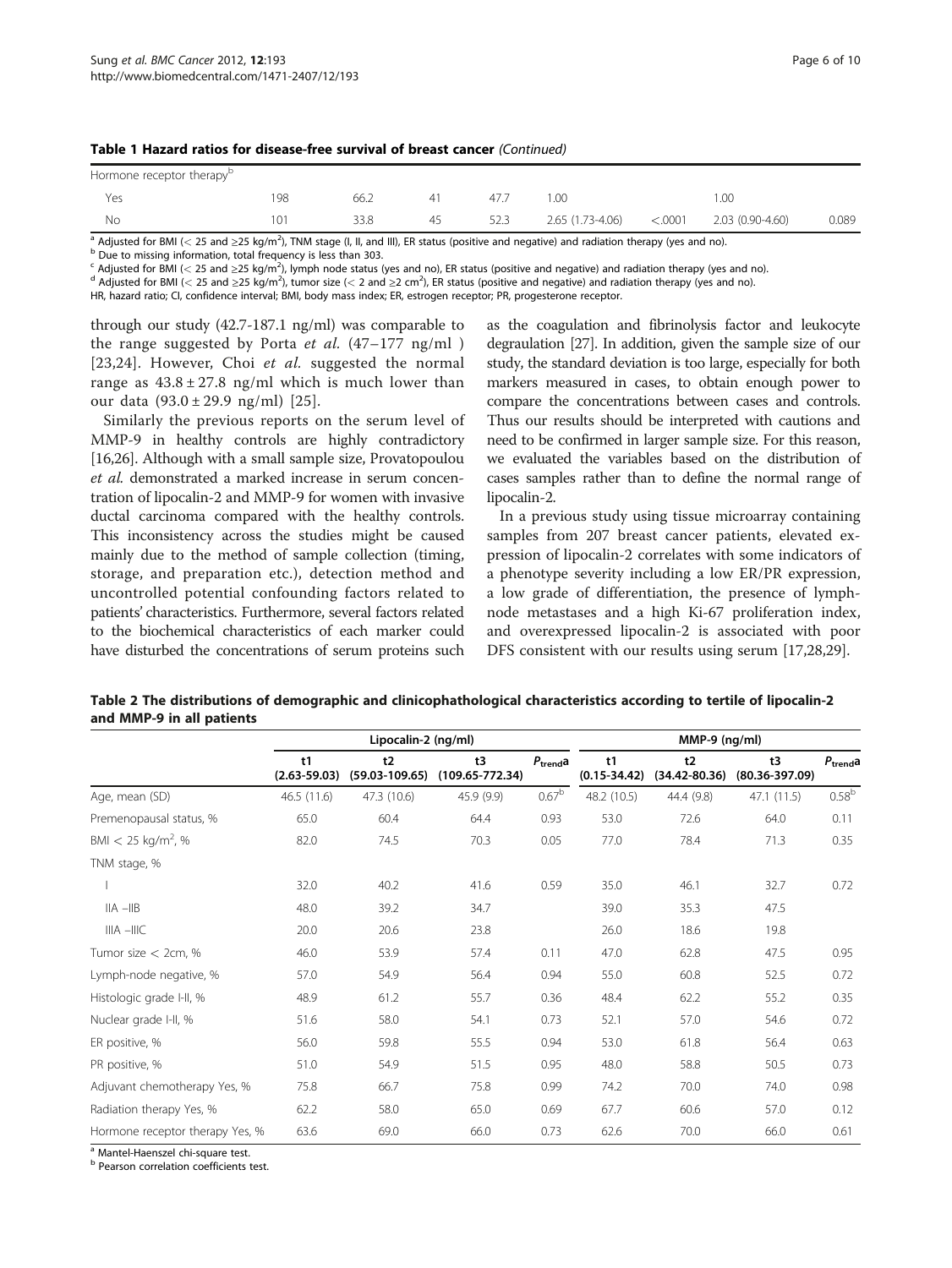|                             |                    | No. of total patients (N=303) | No. of events $(N=87)$ | Adjusted HR <sup>a</sup> (95% CI) | P     |
|-----------------------------|--------------------|-------------------------------|------------------------|-----------------------------------|-------|
| Lipocalin-2                 | continuous         |                               |                        | 1.06 (1.02-1.09)                  | 0.001 |
| (nq/ml)                     | t1                 | 100                           | 22                     | 1.00 (reference)                  |       |
|                             | t2                 | 102                           | 35                     | 1.96 (1.12-3.43)                  | 0.018 |
|                             | t3                 | 101                           | 30                     | 1.93 (1.07-3.47)                  | 0.028 |
|                             | $P_{\text{trend}}$ |                               |                        | 1.36 (1.03-1.79)                  | 0.029 |
| MMP-9                       | continuous         |                               |                        | 1.02 (0.99-1.06)                  | 0.136 |
| (nq/ml)                     | t1                 | 100                           | 22                     | 1.00 (reference)                  |       |
|                             | t2                 | 102                           | 34                     | 1.95 (1.12-3.39)                  | 0.018 |
|                             | t3                 | 101                           | 31                     | 1.70 (0.97-2.99)                  | 0.065 |
|                             | $P_{\text{trend}}$ |                               |                        | $1.28(0.99-1.67)$                 | 0.063 |
| Combined score <sup>b</sup> | low                | 101                           | 24                     | 1.00 (reference)                  |       |
|                             | medium             | 100                           | 28                     | $1.55(0.88-2.74)$                 | 0.130 |
|                             | high               | 102                           | 35                     | 2.22 (1.29-3.84)                  | 0.004 |
|                             | $P_{\text{trend}}$ |                               |                        | 1.49 (1.14-1.95)                  | 0.004 |

<span id="page-6-0"></span>Table 3 Multivariate–adjusted hazard ratios for disease-free survival of lipocalin-2 and MMP-9

<sup>a</sup> Adjusted for BMI (< 25 and ≥25 kg/m<sup>2</sup>), TNM stage (I, II, and III), ER status (positive and negative) and radiation therapy (yes and no).

<sup>b</sup> The subjects were categorized into three groups based on the tertiles of combined score: low (1.092-3.463), medium (3.464-4.997) and high (4.998-14.276) score groups.

The relationship between high levels of lipocalin-2 being detected in clinical samples of different tumor types, especially in epithelial origin tumors, such as esophageal [\[30\]](#page-9-0), gastric [\[31\]](#page-9-0), ovarian [\[32](#page-9-0)], pancreatic cancers [[33\]](#page-9-0) with clinical outcomes are being published. However, the precise source of serum lipocalin-2 has remained controversial. It is plausible that the overexpressed lipocalin-2 in tumor tissue released into the circulation may contribute to the elevated systematic level of lipocalin-2 supported by the direct correlation



m<sup>2</sup>), TNM stage (I, II, and III), ER status (positive and negative) and radiation therapy (yes and no). The prediction error fitted ROC was estimated using 10-fold cross validation. Among the 303 patients, 298 subjects were used in ROC analysis since the subjects with missing values of any covariates were excluded.

between elevated serum levels of lipocalin-2 and strong immunostaining grade in gastric tumor cells [\[34\]](#page-9-0). In addition, as an acute-phase protein, lipocalin-2 may be released into the plasma from activated neutrophils, macrophages, and other immune cells in various inflammatory conditions [\[35,36](#page-9-0)].

Recent findings suggest possible mechanisms underlying lipocalin-2 function in tumorigenesis, such as promoting the epithelial-mesenchymal transition (EMT) [\[29\]](#page-9-0), regulating the iron homeostasis in cancer cells, affecting on steroid-dependent tumor growth and modulating MMP-9 activity [[6\]](#page-8-0). When lipocalin-2 is complexed with MMP-9, there is enhancement of the active MMP-9 pool [\[9](#page-8-0)]. The cooperative role between lipocalin-2 and MMP-9 in breast cancer progression prompted us to investigate the concomitant presence of MMP-9 and we found the positive correlation between lipocalin-2 and MMP-9 in serum from breast cancer patients. Although several reports suggest that elevated serum levels of MMP-9 occur in serum and plasma of breast cancer patients [\[37-42](#page-9-0)], correlation with current clinical parameters and association with clinical outcome are still controversial mainly due to different types of samples being assayed and sampling procedures [[27](#page-9-0)].

Furthermore, we observed the prognostic value is further intensified in certain subgroups. We found stronger and significant association in patients with a BMI less than  $25 \text{ kg/m}^2$ . When we examined this association with a median value of BMI, the similar pattern was also observed although P for interaction was marginally significant. This finding may be partly explained by the fact that, among patients with a BMI less than  $25 \text{ kg/m}^2$ , there was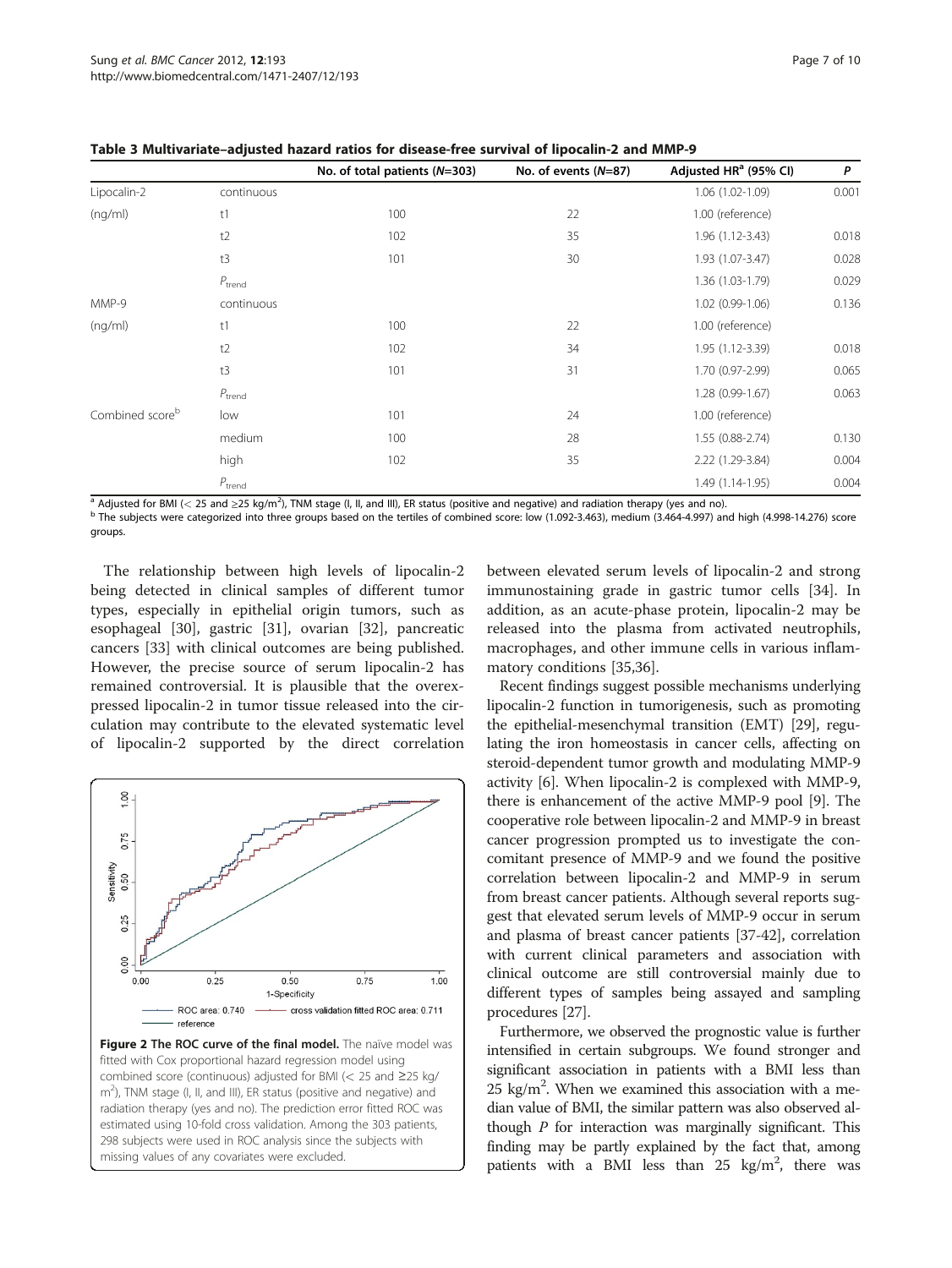|              | Combined score <sup>a</sup> | No. of total patients (N=303) | No. of events $(N=87)$ | Adjusted HR <sup>b</sup> (95% CI) | P       | $P_{\text{interaction}}$ |
|--------------|-----------------------------|-------------------------------|------------------------|-----------------------------------|---------|--------------------------|
| BM < 25      | t1                          | 81                            | 17                     | 1.00 (reference)                  |         | 0.031                    |
| $N = 229$    | t2                          | 77                            | 20                     | 1.74 (0.88-3.42)                  | 0.110   |                          |
|              | t3                          | 71                            | 25                     | 3.17 (1.66-6.06)                  | < .0001 |                          |
|              | $P_{\rm trend}$             |                               |                        | 1.78 (1.29-2.46)                  | < .0001 |                          |
| $BM \geq 25$ | t1                          | 20                            | 13                     | 1.00 (reference)                  |         |                          |
| $N = 74$     | t2                          | 23                            | 15                     | $0.92$ $(0.27 - 3.08)$            | 0.886   |                          |
|              | t3                          | 31                            | 21                     | $0.92$ $(0.32 - 2.63)$            | 0.881   |                          |
|              | $P_{\rm trend}$             |                               |                        | $0.96$ $(0.57 - 1.62)$            | 0.891   |                          |
| $LN -$       | t1                          | 57                            | 9                      | 1.00 (reference)                  |         | 0.094                    |
| $N = 170$    | t2                          | 55                            | 12                     | 3.28 (1.19-9.07)                  | 0.022   |                          |
|              | t3                          | 58                            | 19                     | 5.36 (2.18-13.2)                  | < .0001 |                          |
|              | $P_{\text{trend}}$          |                               |                        | 2.21 (1.45-3.35)                  | < .0001 |                          |
| $LN +$       | low                         | 44                            | 29                     | 1.00 (reference)                  |         |                          |
| $N = 133$    | medium                      | 45                            | 29                     | 1.31 (0.64-2.68)                  | 0.462   |                          |
|              | high                        | 44                            | 28                     | 1.43 (0.69-2.95)                  | 0.335   |                          |
|              | $P_{\rm trend}$             |                               |                        | 1.20 (0.84-1.71)                  | 0.328   |                          |

<span id="page-7-0"></span>Table 4 Hazard ratios for disease-free survival and the combined risk scores of serum lipocalin-2 and MMP-9 levels according to BMI and lymph node status

<sup>a</sup> The subjects were categorized into three groups based on the tertiles of combined score: low (1.092-3.463), medium (3.464-4.997) and high (4.998-14.276) score groups.<br>b Ad:

 $^{\rm b}$  Adjusted for BMI (< 25 and ≥ 25 kg/m<sup>2</sup>), TNM stage (I, II, and III), ER status (positive and negative) and radiation therapy (Yes and No). For stratified analysis by BMI group, the stratification variable of interest (BMI) was not included as covariate in the model. LN -, lymph-node negative; LN +, lymph-node positive.

significant difference in lipocalin-2 levels between patients alive without recurrence and patients who had recurrence  $(P < 0.05)$ . Given that obesity at diagnosis of breast cancer has been associated with an increased risk of recurrence and death [\[43,44\]](#page-9-0), it is possible that the impact of lipocalin-2 level and/or combined score on DFS could only be demonstrated in the lower BMI group, with these markers being independent prognostic factors of breast cancer.

In lymph-node negative breast cancer patients, the high score group was associated with a 5.36 fold increased risk compared with low score group. However, because of wide 95% CIs in these categorical analyses, these results should be interpreted with cautions. Yet the 95% CIs became narrower when examining analyses between ordinal value of risk group and DFS (HR, 2.21; 95% CI 1.45-3.35;  $P < 0.001$ ). In our study, neither lipocalin-2 nor MMP-9 level correlated with lymph-node status. Assuming the cooperative role of lipocalin-2 and MMP-9 in tumor progression, poor prognosis associated with high levels of both markers could be attributed to the enhanced activity of MMP-9 by lipocalin-2 and subsequent molecular path related with tumoral invasiveness and diffusion in lymph-node negative status. To date, axillary lymph-node status remains the most powerful predictor for recurrence and survival of primary breast cancer. Nevertheless, approximately one-third of women with node negative breast cancer develop distant metastases 10 years after local therapy [[45](#page-9-0)-[47\]](#page-9-0). Thus, newer

prognostic factors are urgently required to identify meaningful high risk subgroups within lymph-node negative breast cancer patients who may benefit from adjuvant therapy regimens. Although the hazard ratios of around 2 obtained from the combined risk score based on the overall patients are not big enough to impact on clinical practice, our result suggests that the combined score of both markers might have potential predictive value for metastasis and recurrence of patients with lymph-node negative breast cancer. However, these results are speculative and need to be confirmed in independent and large number of subjects to evaluate the external validity.

Our study has several limitations. We collected and measured both markers in a single manner, thus could not completely characterize the profiles of both markers accompanied by treatment response and subsequent survival. In addition, due to the relatively short term followup time, we could not assess the relationship between both markers and long term survival related to mortality of breast cancer. Thus these results must be interpreted cautiously and need to be confirmed in large prospective trials with serial measurements. In addition, it is worthwhile to investigate if surgical treatment of tumor results in subsequent clearing of both markers in serum assuming that the second primary cancer or recurrent breast cancer is causative for the elevated lipocalin-2 and MMP-9.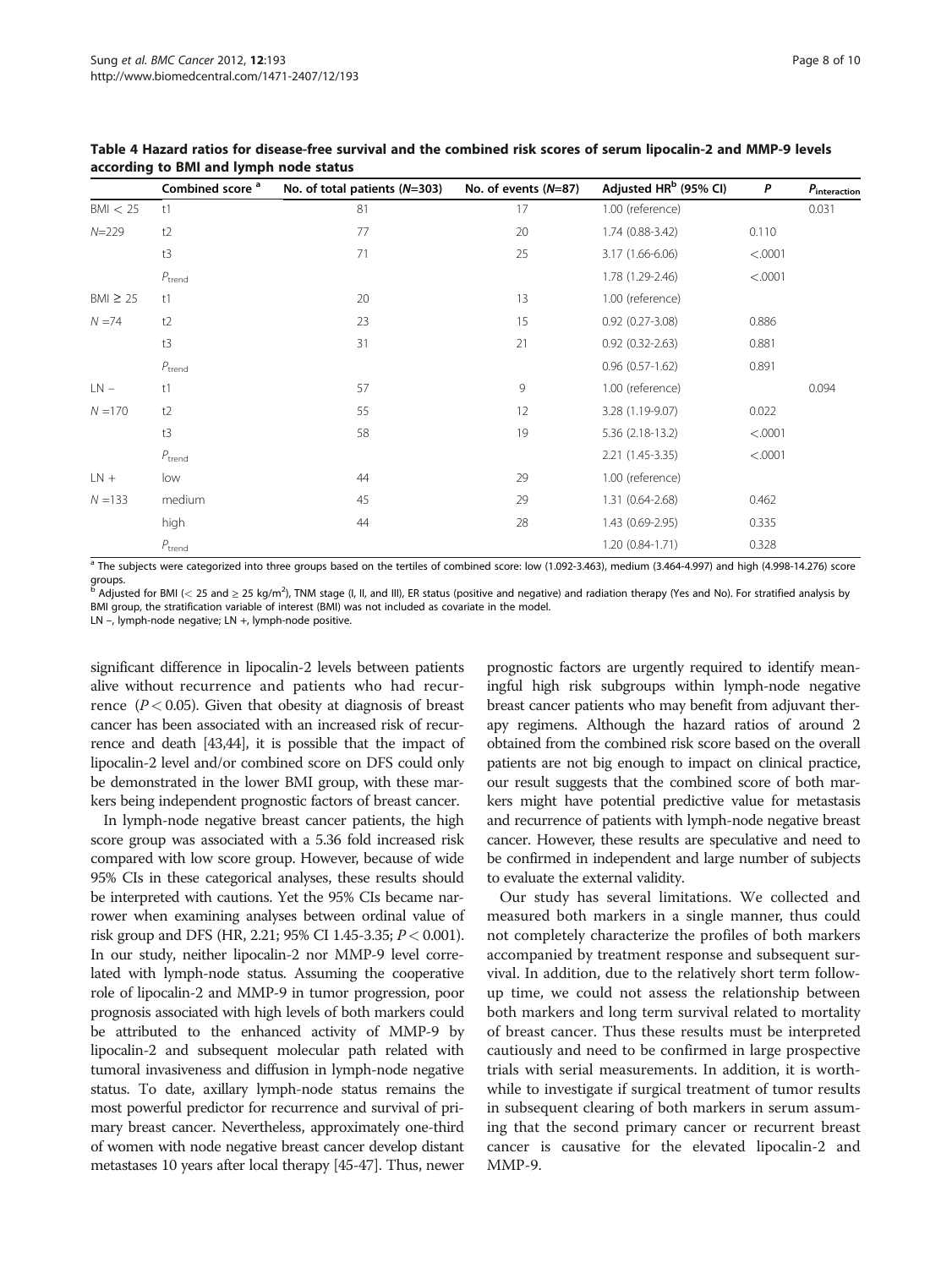## <span id="page-8-0"></span>Conclusions

In conclusion, to our knowledge, this is the only study that has evaluated the prognostic role of preoperative serum lipocalin-2 and combined effect of lipocalin-2 and MMP-9 in patients with operable breast cancer suggesting that the elevated levels of lipocalin-2 and MMP-9 are associated with reduced breast cancer survival.

## Additional file

[Additional file 1:](http://www.biomedcentral.com/content/supplementary/1471-2407-12-193.doc) Table S1. Serum levels of lipocalin-2 and MMP-9 were compared between breast cancer cases ( $N = 303$ ) and age and sex matched healthy controls ( $N = 74$ ). Table S2. The predictive accuracy of model using combined score of Lipocalin-2 and MMP-9 and other prognostic factors.

#### Abbreviations

aHR: Adjusted hazard ratio; BMI: Body mass index; CI: Confidence intervals; DFS: Disease-free survival; EMT: Epithelial-mesenchymal transition; ER: Estrogen receptor; HR: Hazard ratio; LCN2: Lipocalin-2; MDD: Minimum detectable dose; LN: Lymph-node negative; LN +: Lymph-node positive; MMP-9: Matrix metalloproteinase-9; NGAL: Neutrophil gelatinase-associated lipocalin; PR: Progesterone receptor; SD: Standard deviations.

#### Competing interests

The authors have declared no conflicts of interest.

#### Author's contributions

DK, DYN, and SHA were PIs for each of the participating cooperative groups of the Seoul Breast Cancer Study (SeBCS). HS, JYC, SAL, KML, SKP, KYY and DK were involved in conception and design of the study and participated in the discussion and interpretation of the results. HS participated in data analysis and writing of the manuscript. JYC, SH, SJ and MS contributed to statistical analyses and helped to draft the manuscript. YL participated in data collection and sample selection. All authors have read and approved the final manuscript.

#### Acknowledgement

Grant support: This work was supported by the Basic Science Research Program through the National Research Foundation of Korea funded by the Ministry of Education, Science and Technology [2011–0027212].

#### Author details

<sup>1</sup>Department of Biomedical Sciences, Seoul National University College of Medicine, Seoul, Korea. <sup>2</sup>Department of Preventive Medicine, Kangwon National University School of Medicine, Kangwon, Korea. <sup>3</sup>Department of Environmental Health, Korea National Open University, Seoul, Korea. 4 Department of Preventive Medicine, Seoul National University College of Medicine, Seoul, Korea. <sup>5</sup>Department of Molecular Medicine and Biopharmaceutical Sciences, Graduate School of Convergence Science and Technology and College of Medicine or College of Pharmacy, Seoul National University, Seoul, Korea. <sup>6</sup>Cancer Research Institute, Seoul National University College of Medicine, Seoul, Korea. <sup>7</sup>Department of Surgery, Seoul National University College of Medicine, Seoul, Korea. <sup>8</sup>Department of Surgery, University of Ulsan College of Medicine and Asan Medical Center, Seoul, Korea.

#### Received: 21 August 2011 Accepted: 14 May 2012 Published: 28 May 2012

#### References

- Hery C, Ferlay J, Boniol M, Autier P: Quantification of changes in breast cancer incidence and mortality since 1990 in 35 countries with Caucasian-majority populations. Ann Oncol 2008, 19:1187–1194.
- 2. Hery C, Ferlay J, Boniol M, Autier P: Changes in breast cancer incidence and mortality in middle-aged and elderly women in 28 countries with Caucasian majority populations. Ann Oncol 2008, 19:1009–1018.
- 3. Harris L, Fritsche H, Mennel R, Norton L, Ravdin P, Taube S, Somerfield MR, Hayes DF, Bast RC Jr: American Society of Clinical Oncology 2007 update of recommendations for the use of tumor markers in breast cancer. J Clin Oncol 2007, 25:5287–5312.
- 4. Bolignano D, Donato V, Lacquaniti A, Fazio MR, Bono C, Coppolino G, Buemi M: Neutrophil gelatinase-associated lipocalin (NGAL) in human neoplasias: a new protein enters the scene. Cancer Lett 2010, 288:10–16.
- 5. Yang J, Moses MA: Lipocalin 2: a multifaceted modulator of human cancer. Cell Cycle 2009, 8:2347–2352.
- 6. Leng X, Wu Y, Arlinghaus RB: Relationships of lipocalin 2 with breast tumorigenesis and metastasis. J Cell Physiol 2011, 226:309–314.
- 7. Triebel S, Blaser J, Reinke H, Tschesche H: A 25 kDa alpha 2-microglobulinrelated protein is a component of the 125 kDa form of human gelatinase. FEBS Lett 1992, 314:386–388.
- 8. Kjeldsen L, Johnsen AH, Sengelov H, Borregaard N: Isolation and primary structure of NGAL, a novel protein associated with human neutrophil gelatinase. J Biol Chem 1993, 268:10425–10432.
- 9. Yan L, Borregaard N, Kjeldsen L, Moses MA: The high molecular weight urinary matrix metalloproteinase (MMP) activity is a complex of gelatinase B/MMP-9 and neutrophil gelatinase-associated lipocalin (NGAL). Modulation of MMP-9 activity by NGAL. J Biol Chem 2001, 276:37258–37265.
- 10. Tschesche H, Zolzer V, Triebel S, Bartsch S: The human neutrophil lipocalin supports the allosteric activation of matrix metalloproteinases. Eur J Biochem 2001, 268:1918–1928.
- 11. Fernandez CA, Yan L, Louis G, Yang J, Kutok JL, Moses MA: The matrix metalloproteinase-9/neutrophil gelatinase-associated lipocalin complex plays a role in breast tumor growth and is present in the urine of breast cancer patients. Clin Cancer Res 2005, 11:5390–5395.
- 12. Tsai HT, Su PH, Lee TH, Tee YT, Lin LY, Yang SF, Wang PH: Significant elevation and correlation of plasma neutrophil gelatinase associated lipocalin and its complex with matrix metalloproteinase-9 in patients with pelvic inflammatory disease. Clin Chim Acta 2011, 412:1252-1256.
- 13. Gupta K, Shukla M, Cowland JB, Malemud CJ, Haqqi TM: Neutrophil gelatinase-associated lipocalin is expressed in osteoarthritis and forms a complex with matrix metalloproteinase 9. Arthritis Rheum 2007, 56:3326–3335.
- 14. Diamanti-Kandarakis E, Livadas S, Kandarakis SA, Margeli A, Papassotiriou I: Serum concentrations of atherogenic proteins neutrophil gelatinase-associated lipocalin and its complex with matrix metalloproteinase-9 are significantly lower in women with polycystic ovary syndrome: hint of a protective mechanism? Eur J Endocrinol 2008, 158:525–531.
- 15. Smith ER, Zurakowski D, Saad A, Scott RM, Moses MA: Urinary biomarkers predict brain tumor presence and response to therapy. Clin Cancer Res 2008, 14:2378–2386.
- 16. Provatopoulou X, Gounaris A, Kalogera E, Zagouri F, Flessas I, Goussetis E, Nonni A, Papassotiriou I, Zografos G: Circulating levels of matrix metalloproteinase-9 (MMP-9), neutrophil gelatinase-associated lipocalin (NGAL) and their complex MMP-9/NGAL in breast cancer disease. BMC Cancer 2009, 9:390.
- 17. Stoesz SP, Friedl A, Haag JD, Lindstrom MJ, Clark GM, Gould MN: Heterogeneous expression of the lipocalin NGAL in primary breast cancers. Int J Cancer 1998, 79:565–572.
- 18. Han S, Lee KM, Choi JY, Park SK, Lee JY, Lee JE, Noh DY, Ahn SH, Han W, Kim DH, et al: CASP8 polymorphisms, estrogen and progesterone receptor status, and breast cancer risk. Breast Cancer Res Treat 2008, 110:387–393.
- 19. Verweij PJ, Van Houwelingen HC: Cross-validation in survival analysis. Stat Med 1993, **12:**2305-2314
- 20. Noh JM, Choi DH, Huh SJ, Park W, Yang JH, Nam SJ, Im YH, Ahn JS: Patterns of recurrence after breast-conserving treatment for early stage breast cancer by molecular subtype. J Breast Cancer 2011, 14:46-51.
- 21. Choi KM, Kim TN, Yoo HJ, Lee KW, Cho GJ, Hwang TG, Baik SH, Choi DS, Kim SM: Effect of exercise training on A-FABP, lipocalin-2 and RBP4 levels in obese women. Clin Endocrinol (Oxf) 2009, 70:569–574.
- 22. Malyszko J, Malyszko JS, Pawlak K, Mysliwiec M: NGAL (neutrophil gelatinase-associated lipocalin) is a new and sensitive marker of kidney function in renal allograft recipients. Transpl Int 2007, 20:240-240.
- 23. Porta C, Paglino C, De Amici M, Quaglini S, Sacchi L, Imarisio I, Canipari C: Predictive value of baseline serum vascular endothelial growth factor and neutrophil gelatinase-associated lipocalin in advanced kidney cancer patients receiving sunitinib. Kidney Int 2010, 77:809–815.